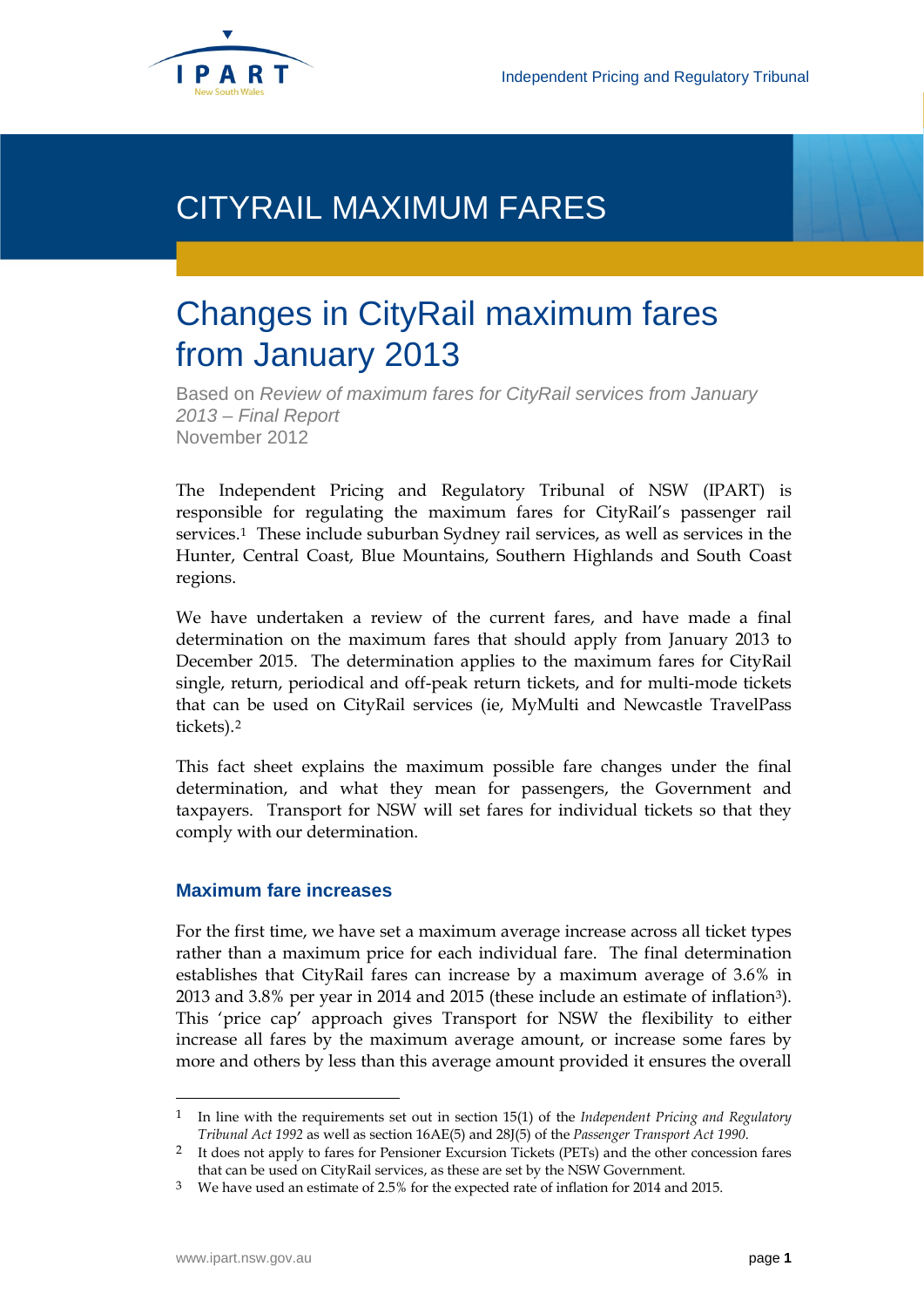average increase is no more than 3.6% per year in 2013 and 3.8% per year in 2014 and 2015. This flexibility may be required as Sydney's public transport e-ticket, Opal, is introduced over the next few years.

Over the 3-year determination period maximum fares will increase by 11.6% in nominal terms (or 4.0% above the rate of inflation).

The Government has indicated that fares for public transport will increase by no more than inflation until service quality improves.[4](#page-0-3) We consider that our approach to setting maximum fares by setting the appropriate balance between taxpayers and passengers should be maintained and our analysis implies that real fare increases are needed. Therefore we have made a determination of maximum fares that includes real fare increases. However, under the legislative framework Transport for NSW can set actual fares below the maximum we have determined.

#### **How we set the average fare change**

Like most public transport providers in the world, CityRail does not generate enough income from passenger fares to recover the costs of providing its services. Therefore, the NSW Government – or taxpayers – subsidise these costs. We consider that taxpayers should fund a share of the **efficient** costs that is broadly equal to the value of the external benefits these services generate for the community as a whole (such as reduced road congestion and greenhouse gas emissions)<sup>5</sup>.

We have updated estimates of CityRail's efficient costs and external benefits. Based on these estimates we consider that passengers should fund around 28% of efficient costs and taxpayers should fund 72%.

## **How does our determination affect the NSW Government and taxpayers?**

If the Government increases fares in line with the maximum average increase allowed under the final determination, then the fares collected from CityRail passengers should recover 28% of CityRail's estimated efficient costs.

However, if the Government chooses to increase fares in line with inflation only, we estimate that it will forego approximately \$56 million of fare revenue over the next 3 years.

 <sup>4</sup> Transport for NSW, Media Release – Public transport fare rise half IPART's recommendation, Available from: [http://www.transport.nsw.gov.au/media-releases/public-transport-fare-rise](http://www.transport.nsw.gov.au/media-releases/public-transport-fare-rise-half-iparts-recommendation)[half-iparts-recommendation,](http://www.transport.nsw.gov.au/media-releases/public-transport-fare-rise-half-iparts-recommendation) Accessed 29 March 2012.

<span id="page-1-0"></span><sup>5</sup> IPART, *Review of CityRail fares, 2009 -2012*, December 2008 (2009 determination).